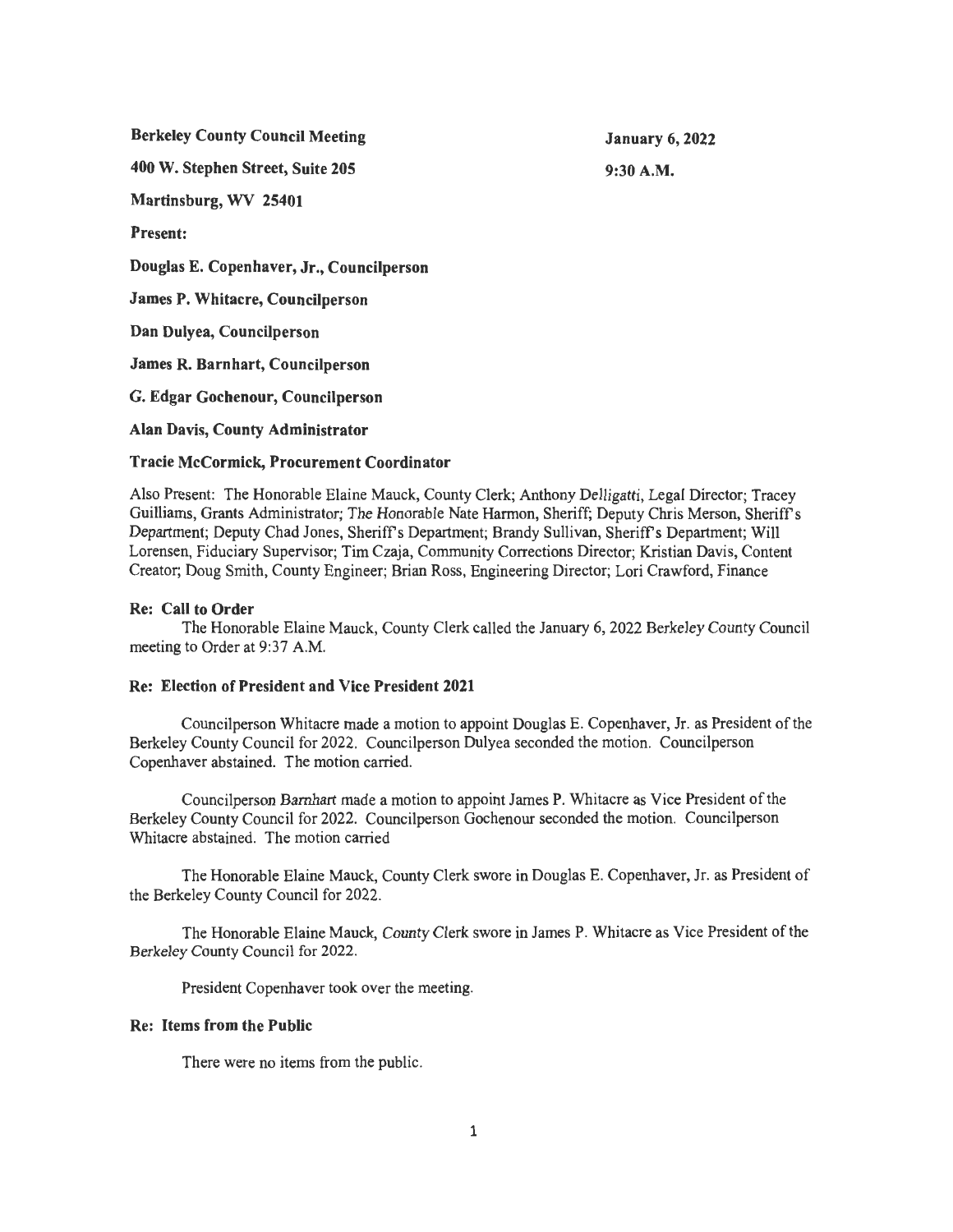#### **Re: Agenda**

Vice President Whitacre made a motion to approve the Agenda for the January 6, 2022, Berkeley County Council meeting. Councilperson Gochenour seconded the motion. The motion carried unanimously.

#### **Re: Consent Agenda**

### **1. Purchase Order Log**

Councilperson Barnhart questioned the invoice for \$1,233.75 for a Photographer to Makenzie Francis. Mr. Davis stated Sheriff Nathan Harmon hired a photographer for the Sheriffs Department Formal Christmas Banquet. President Copenhaver stated he approved of the invoice to help promote the Department.

### **2. Internal Budget Revisions**

There were no internal budget revisions to be addressed.

#### **3. Changes in Status**

President Copenhaver stated that change in status was received from Alan Davis, County Administrator for Mike Laing, Chief Court Marshal for ten (10) years of service effective January 12, 2022 with a salary change from \$79,695 to \$87,664.

President Copenhaver stated that a letter of resignation was received from Day Report Center for Candice Boigegrain effective December 22, 2021 .

President Copenhaver stated that a letter of resignation was received from Prosecuting Office for Lizbeth Costello effective January 3, 2022

President Copenhaver stated that a letter of resignation was received from Day Report Center for Greg Orlando effective December 30, 2021 .

President Copenhaver stated that a letter of resignation was received from Central Dispatch for Jeremy Cline effective January 2, 2022.

President Copenhaver stated that a letter of resignation was received from Day Report Center for Nicole Prentice effective January 3, 2022.

## **4. Approval of Minutes**

There were no changes to the December 16, 2021 Berkeley County Council meeting minutes.

There were no changes to the December 23, 2021 Berkeley County Council meeting minutes.

## **5. Council Calendar**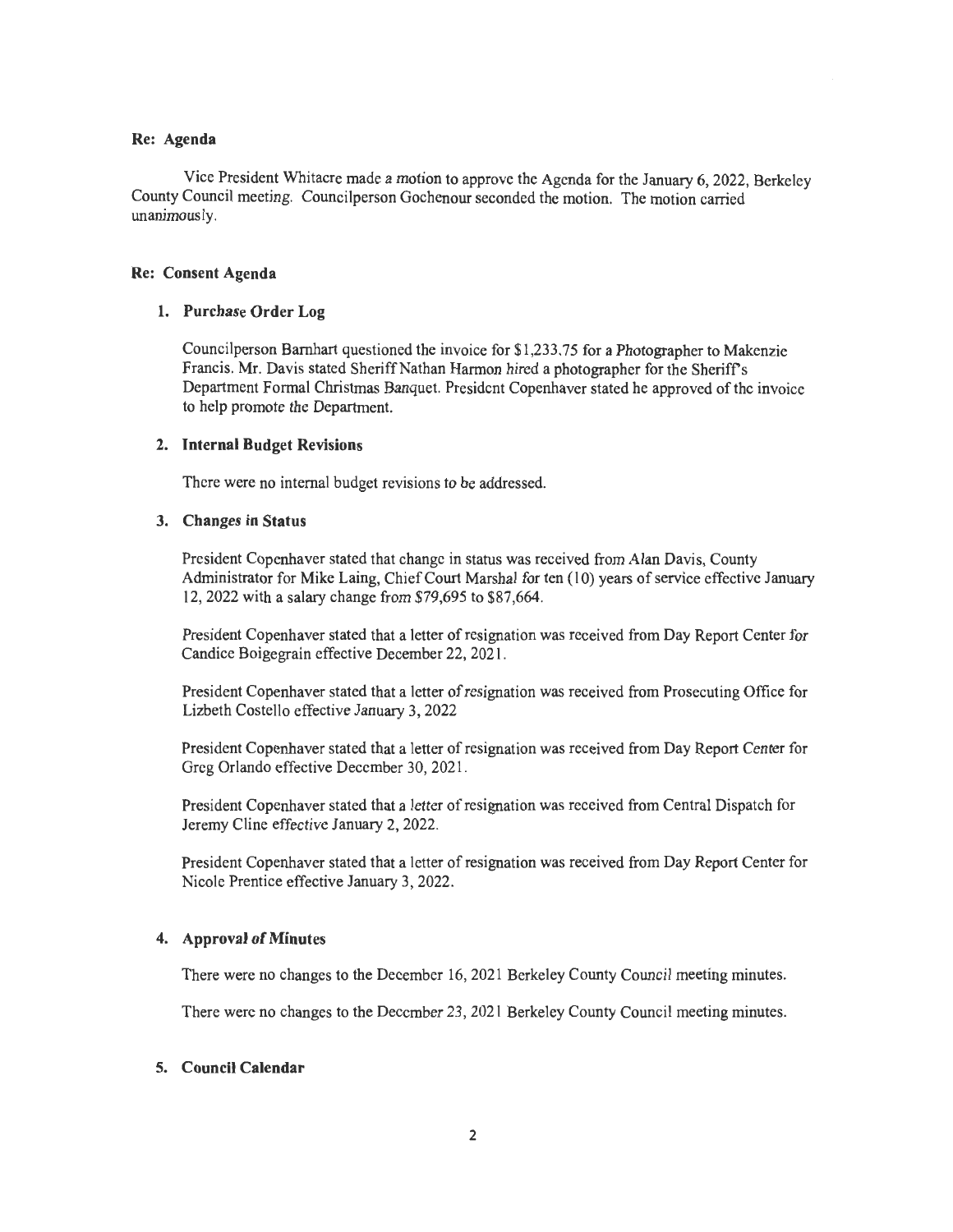President Copenhaver reviewed the Council calendar for the month of January.

#### **6. Board and Commission Calendar**

President Copenhaver reviewed the Board and Commission calendar for the month of January.

## 7. **Bond Release- Pebble Ridge, Section 5 Phase JD (Final Plat), BCP File #2011-329 Tied to BCP File #63-04, LOC #360 (The Grant County Bank)**  - **Engineering Department**

Councilperson Dulyea questioned if Phase 3D could be released, if Phase 2 was not complete. He requested to table Pebble Ridge, Section 5 Phase 3D (Final Plat), BCP File #2011-329 Tied to BCP File #63-04, LOC #360 (The Grant County Bank) from the Consent Agenda for confirmation from the Legal Department.

Vice President Whitacre made a motion to table until January 13, 2022. Councilperson Dulyea seconded the motion. The motion carried unanimously.

#### **Re: Consent Agenda Approval**

Vice President Whitacre made a motion to approve the Consent Agenda for the January 6, 2022, Berkeley County Council meeting. Councilperson Dulyea seconded the motion. The motion carried unanimously.

## **Re: Correction of Assessment Logs, Apportionment of Assessments, Deconsolidation and Consolidation of Properties Applications - Assessor's Office**

Alan Davis, County Administrator reviewed five (5) personal tax exonerations for reason of office error totaling \$677 .24.

Councilperson Dulyea questioned Ticket #634276 for William Owens, the Taxpayer failed to notify the Assessor's Office that the "MH was sold before 7-1-2020 according to bill-of-sale" it was a Taxpayer Error and not an Office Error. Councilperson Dulyea requested to table the item until January 13, 2022, for clarification.

Councilperson Dulyea made a motion to table five (5) personal tax exonerations for reason of office error totaling \$677.24 until January 13, 2022. Councilperson Gochenour seconded the motion. The motion carried unanimously.

#### **Re: Board Meeting Reports**

Councilperson Barnhart reported that he had no meetings this week.

Councilperson Dulyea reported that he had no meetings this week.

Vice President Whitacre reported that he had no meetings this week.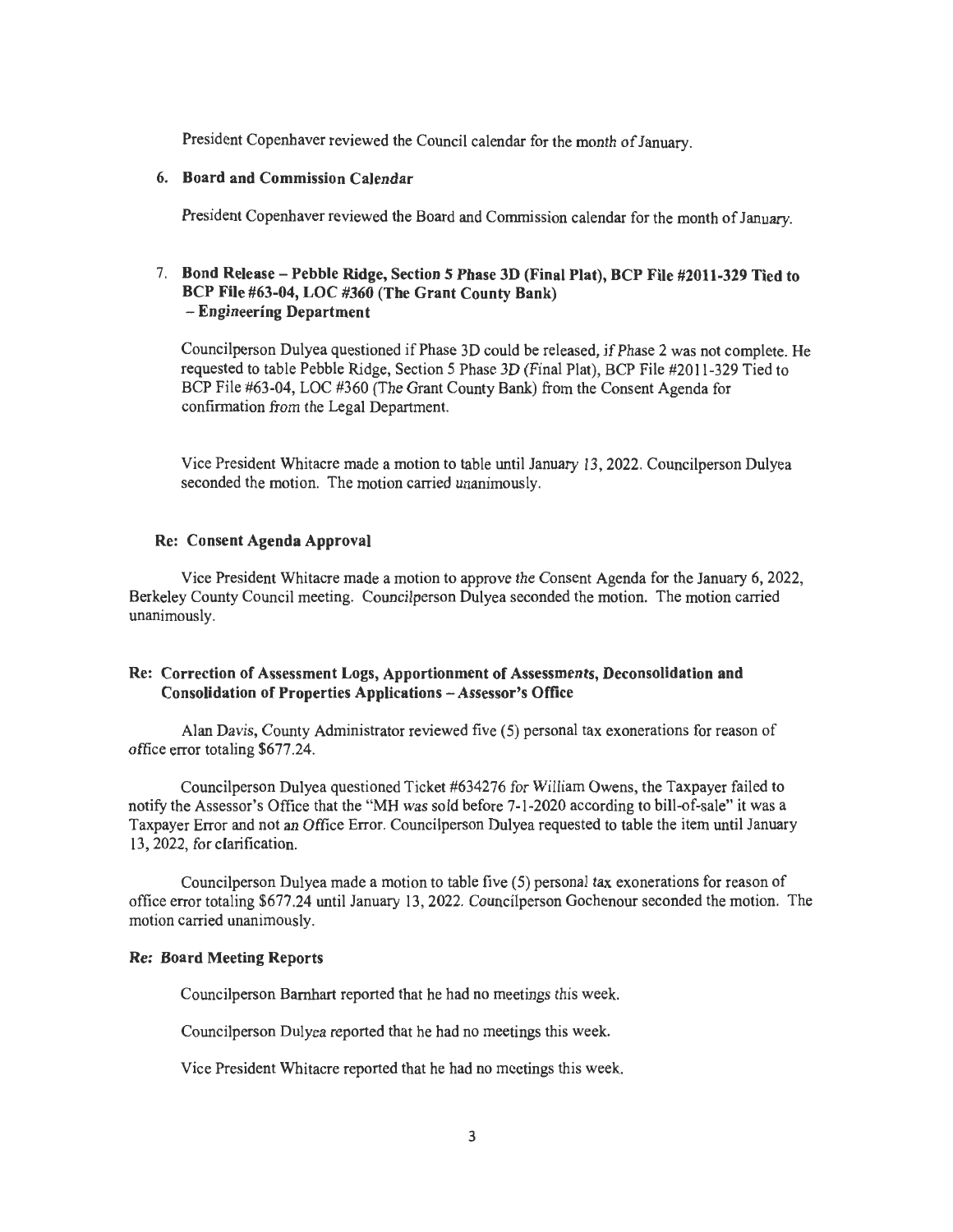Councilperson Gochenour reported that he attended the Planning Commission where three (3) public hearings were held. He also reported that he attended the Public Service Sewer and Storm Water Management board meetings.

President Copenhaver reported that he had no meetings this week.

#### **Re: Board and Commission Vacancies**

Councilperson Gochenour requested to have Dirk Stansbury scheduled for an interview as a candidate for the Storm Water District Board.

# **Re: Will Lorensen, Fiduciary Supervisor Estate Accounts - Month of January Estate Accounts to be Scheduled**

Will Lorensen appeared before the Council and presented twenty eight (28) estate accounts for the month of January. Mr. Lorensen read the names of the estates.

Councilperson Barnhart made a motion to approve the twenty eight (28) estate accounts as presented by the Fiduciary Supervisor. Vice President Whitacre seconded the motion. The motion carried unanimously.

Mr. Lorensen had no estate hearings to schedule, however he requested the Council sign an order from previous case for Harry Yoe.

# **Re: Tracey Guilliams, Grants Administrator Acceptance of WV COSSAP Grant Award Approval to Accept 2021 BJA FY21 Comprehensive Opioid, Stimulant** & **Substance Abuse Site-Based Program Grant**

Tracey Guilliams, Grants Administrator appeared before the Council and presented an update on the acceptance of WV COSSAP grant.

Vice President Whitacre made a motion to approve to accept of the WV COSSAP grant. Councilperson Barnhart seconded the motion. The motion carried unanimously.

Tracey Guilliams, Grants Administrator request approval to accept 2021 BJA FY21 Comprehensive Opioid, Stimulant & Substance Abuse Site-Based Program Grant.

Councilperson Dulyea made a motion to approve to accept 2021 BJA FY21 Comprehensive Opioid, Stimulant & Substance Abuse Site-Based Program Grant. Vice President Whitacre seconded the motion. The motion carried unanimously.

## **Re: Sheriff Nathan Harmon Deputy of the Year Award 2021 Year Review Grant Spending Selection Advisement**

The Honorable Sheriff Nathan Harmon appeared before the Council and presented Deputy Chris Merson with a crystal plaque recognizing him as Deputy of the Year.